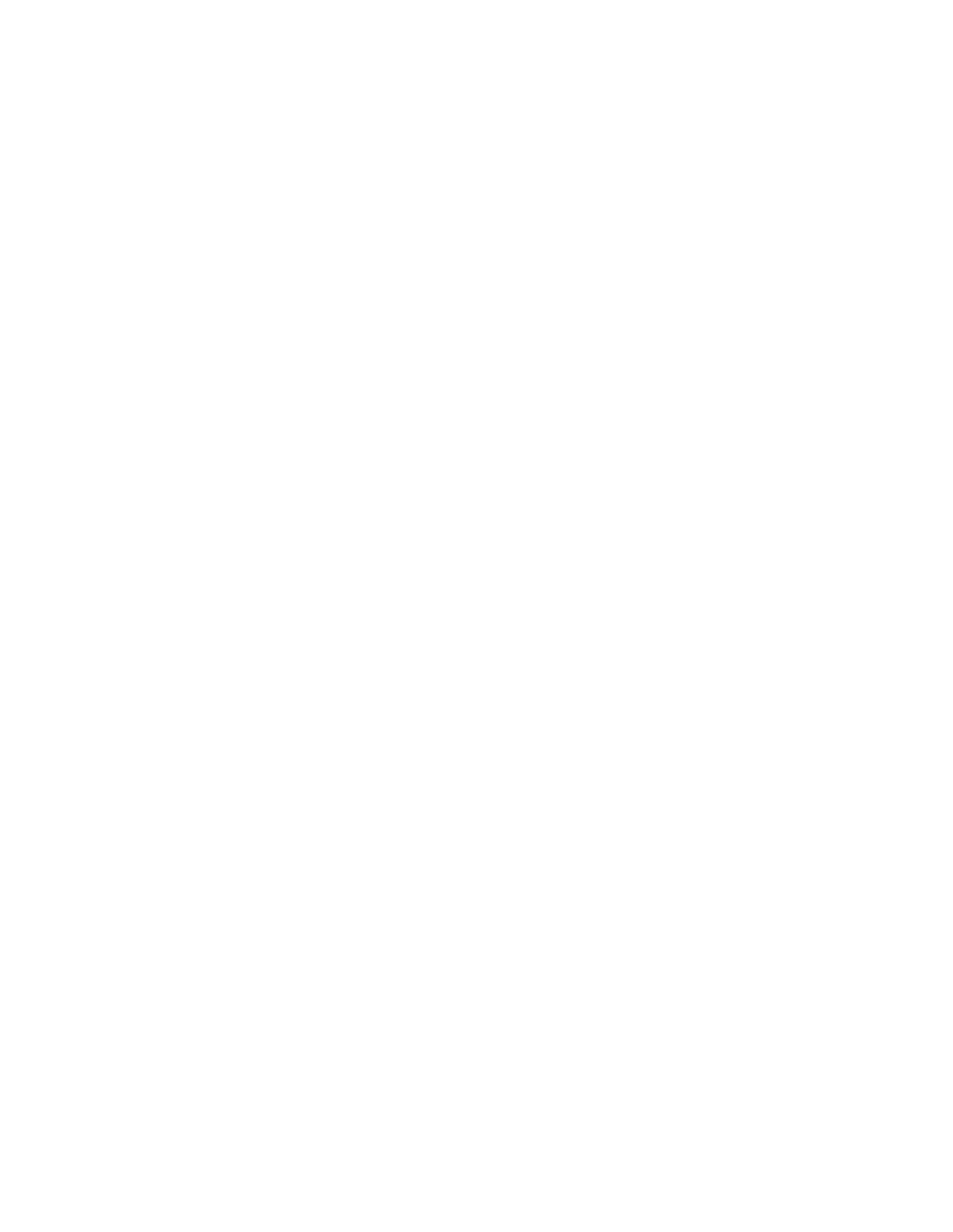Tammy Ovekwatt

Tamm<sup>V</sup>Duckworth United States Senator

*Dames* 

Richard Blumenthal United States Senator

Tim Kaine United States Senator

 $\frac{\sqrt{2\pi}}{\pi}$ 

United States Senator

Jack Reed United States Senator

Min Caem

Christopher A. Coons United States Senator

Richard J. Durbin United States Senator

Martin Heinrich United States Senator

Mari K. P now

Mazie K. Hirono United States Senator

Gary C. Peters United States Senator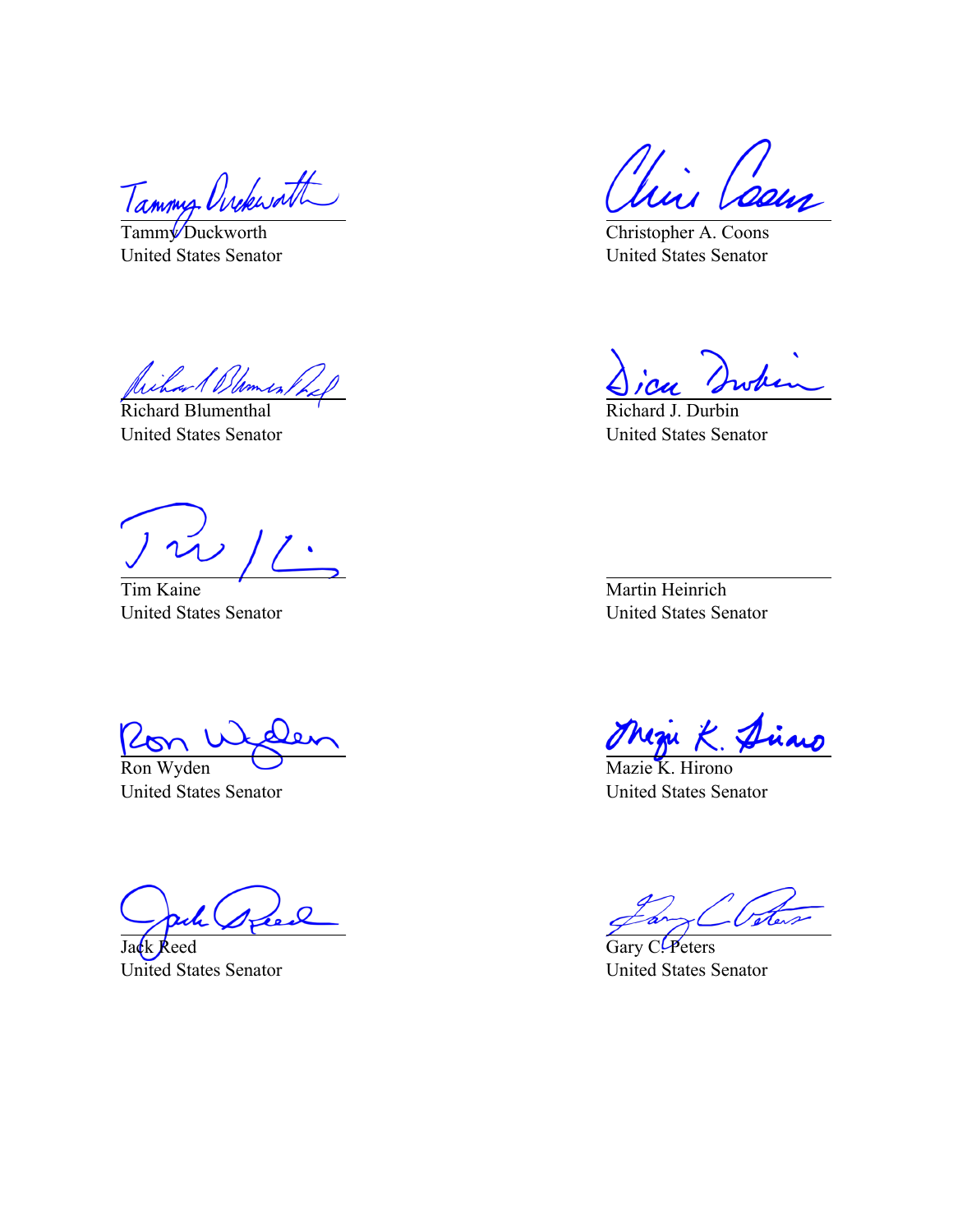/s/ Cory A. Booker

Cory A. Booker United States Senator

Amy Klobuchar United States Senator

Jeanne Shaheen United States Senator /s/ Jeanne Shaheen /s/ Tina Smith

 $R.145WR$ 

Raphael G. Warnock United States Senator

Edward J. Mar<br>Edward J. Markey

United States Senator

Brian Schatz United States Senator

Tina Smith United States Senator

Chris Van Hollen United States Senator

Patrick Leahy United States Senator

Tammy Baldwin United States Senator